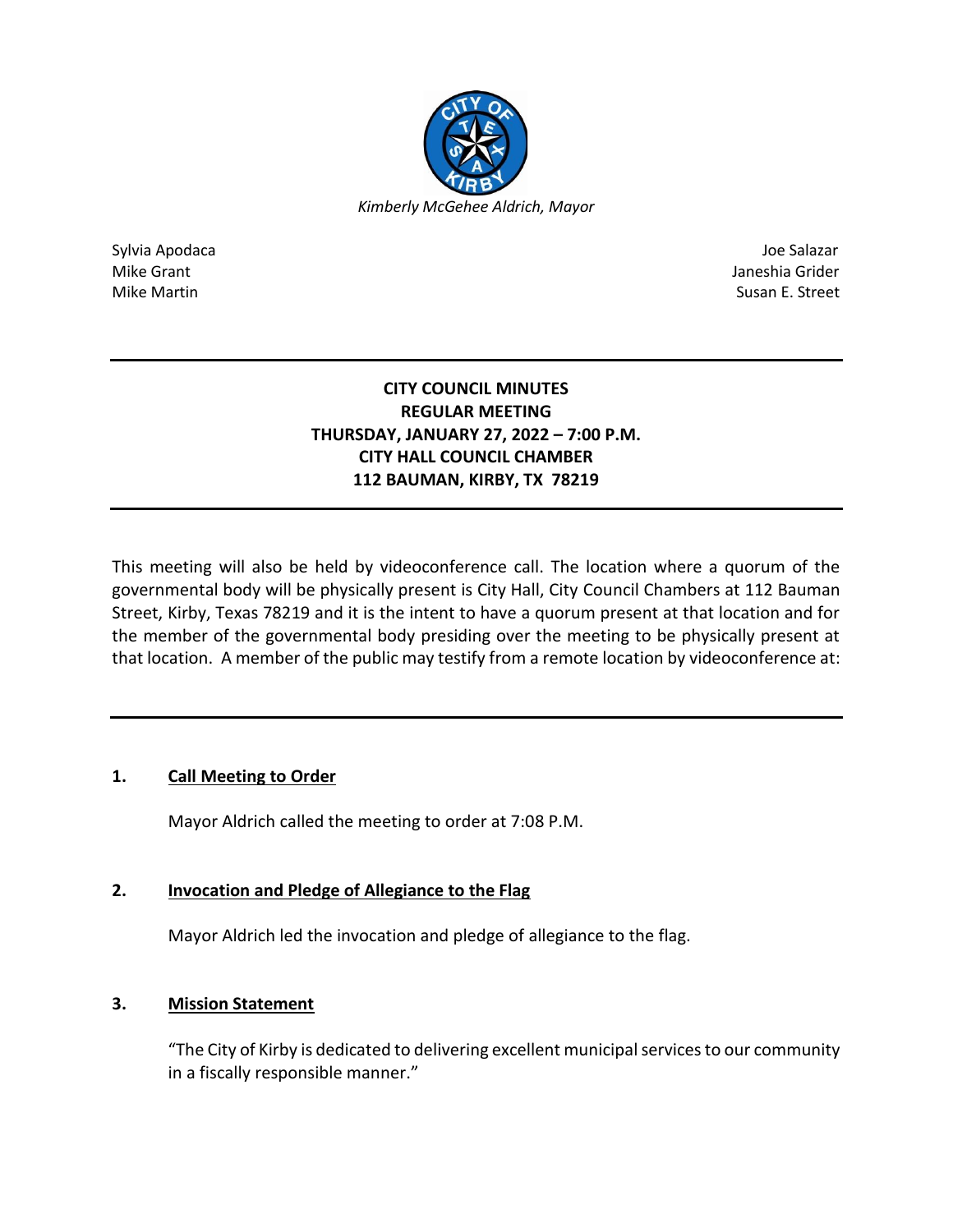CITY COUNCIL REGULAR MEETING January 27, 2022 Page **2** of **8**

#### **4. Roll Call**

#### PRESENT ABSENT

Mayor Pro-Tem Grant Council Member Salazar Council Member Martin Council Member Grider Council Member Street

Mayor Aldrich Council Member Apodaca

#### **5. Citizen Participation**

1. Chris Garza – He spoke about accountability among City Council and staff. He said he is concerned about agendas and minutes. Rules are needed to be followed. He stated eligibility to run for Council are through the State and City Charter and allow him to run for Council.

2. Roger Romens – He said minutes are to provide accurate accounts of what occurred at the meeting. The minutes presented are not accurate. He identified items that were omitted.

3. Jack Miller – He spoke about disorderly conduct. He asked Council to follow the rules and do the right thing.

#### **6. Consideration Of And Action On Minutes**

a. Regular Minutes – December 16, 2021

There was no motion.

b. Regular Minutes – January 13, 2022

Council Member Street stated there are items missing. The minutes must reflect what occurred during the meeting.

There was no motion.

#### **7. Presentation**

a. Police Badge Pinning Ceremony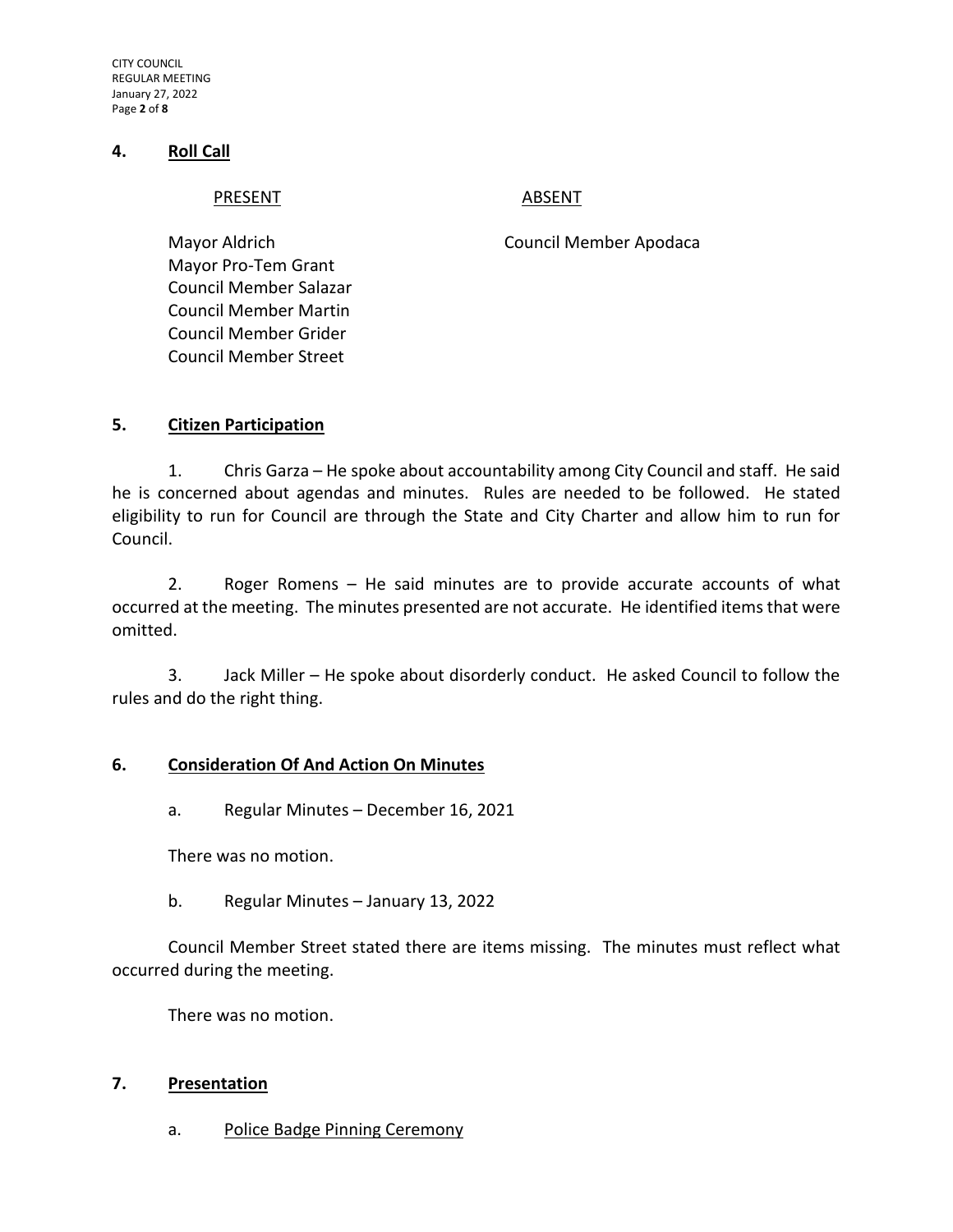Chief Cardona recognized Reginald Sullivan and shared the history on his career. Chief Cardon pinned his new badge and officiated the Oath of Office.

# **8. Consent Agenda**

## a. Approval Of Quarterly Investment Report For Period Ending September 30, 2021

City Manager Vernon explained why this item is being placed back on agenda.

Council Member Martin moved to approve the Quarterly Investment Report for period ending September 30, 2021; seconded by Mayor Pro-Tem Grant. The motion carried with 6-0 vote.

AYES: 6 NAYES: 0

#### **9. General Discussion And Possible Action**

a. Update, Discussion And Possible Action On City Council Candidate Filing Application Addendum

City Manager Vernon stated this item failed at the last meeting. This item has been placed on the agenda to discuss whether to place on another agenda.

City Council discussed this item.

Jack Miller spoke about this item.

Chris Garza spoke about this item.

Mayor Pro-Tem Grant moved to bring this item back for the next agenda; seconded by Council Member Salazar. The motion failed with a 3-3 vote.

AYES: 3 NAYES: 3 (Council Members Grider, Street Martin)

City Manager Vernon stated the addendum will be removed from the City Council Candidate packet.

b. Discussion And Possible Action On Ordinance No. O-2021-906 An Ordinance Repealing Section 30.10 Of The Code Of Ordinances And Adopting A New Section 30.10 Of The Code Of Ordinances On Citizen Participation At Meetings To Revise Certain Matters And To Add A Provision Concerning The Location Of Cameras For Recording Of Meetings. This Is The First Reading.

After discussing this item it was determined there were inconsistencies.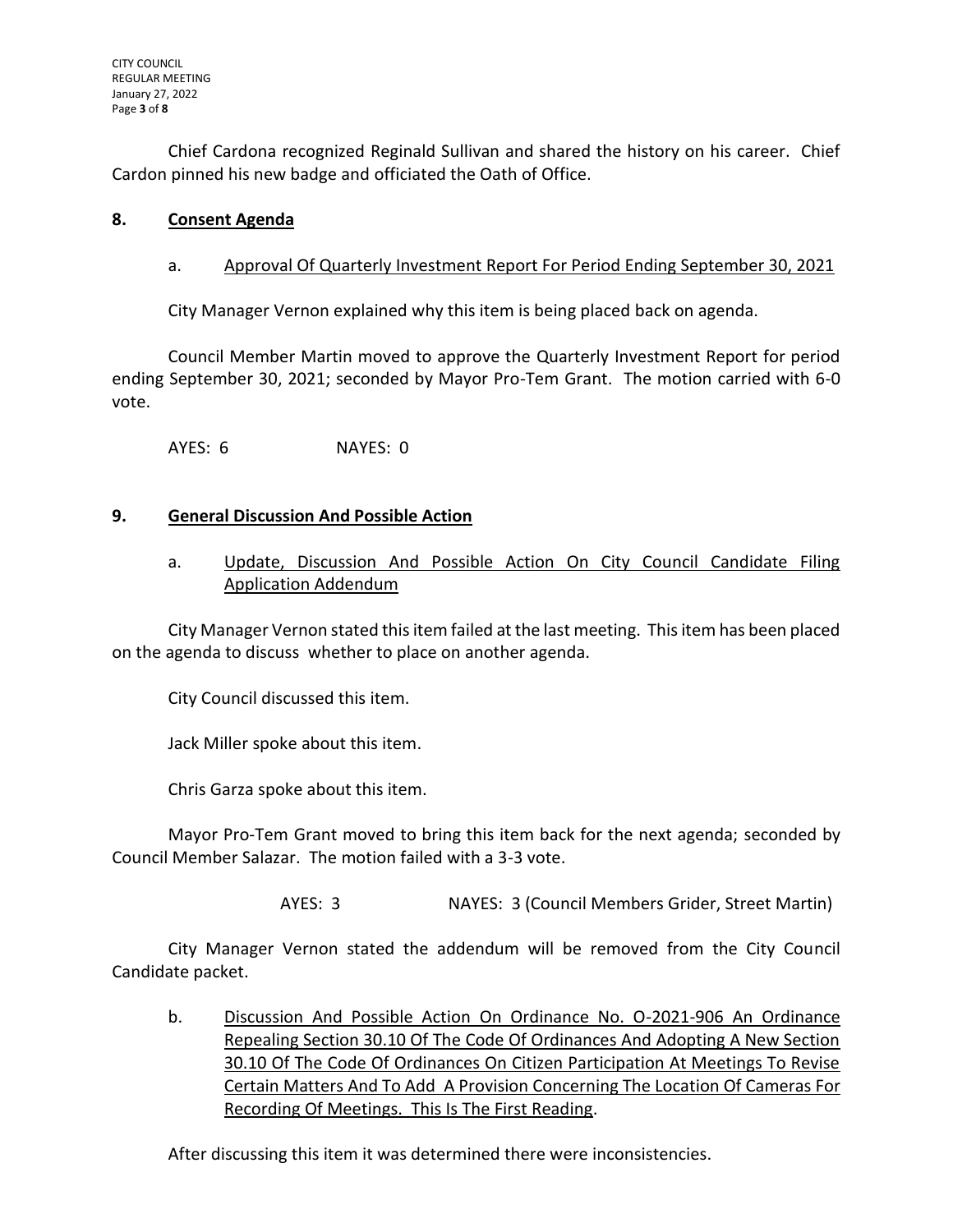Mayor Pro-Tem Grant moved to postpone this item; seconded by Council Member Martin. The motion carried with a 6-0 vote.

AYES: 6 NAYES: 0

c. Update And Discussion On City of Kirby Animal Ordinance And New State Law Relating To Unlawful Restraint Of A Dog

Chief Cardona provided an overview of the Animal Control Officers responsibilities.

Mike Carillo, Animal Services Manager, provided a power point presentation regarding rabies, dangerous animals, wildlife, common diseases, unlawful restraint and other topics.

There was a discussion addressing hens and chickens.

Chris Garza spoke about the ordinance and addressing chickens, foul, and livestock.

# d. Discussion And Possible Action On Appointment Of Members To The Animal Advisory Committee

City Manager Vernon explained that the Kirby Advisory Committee shall consist of four members appointed by the City Council. The members of this Committee shall include a licensed veterinarian, a municipal official, a shelter employee and one member of an animal welfare organization. She asked that Mike Carillo, Animal Services Manager, be appointed to the Animal Advisory Committee.

Mayor Pro-Tem Grant moved to appoint Mike Carrillo to the Animal Advisory Committee; seconded by Council Member Grider. The motion carried with a 6-0 vote.

AYES: 6 NAYES: 0

e. Update, Discussion And Possible Action On Kirby Community Garden

Mayor Pro-Tem Grant said he requested this item.

Christine Linares was present and informed Council she is the contact for the Community Garden.

There was discussion about possibly creating a committee to oversee the Community Garden, farmers market to share produce, no City involvement, continue as has been operating.

Mayor Aldrich said keep the Community Garden the way it has been managed. There is no need for the City to get involved.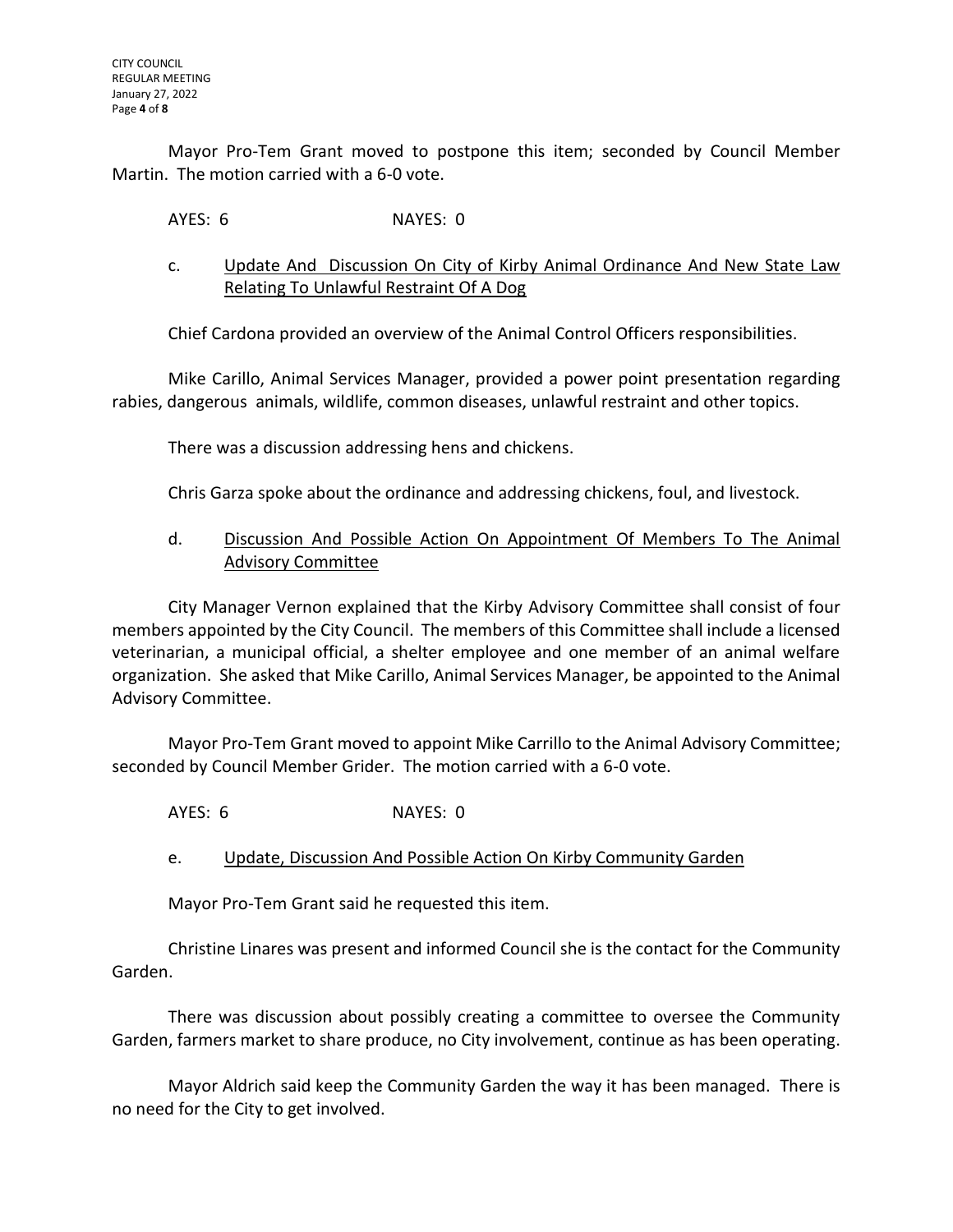# f. Discussion And Possible Action On Establishing An Investment Advisory Committee For The City Of Kirby

City Manager Vernon said this will be a temporary committee, approximately three months. The suggested members are: City Manager as Chair; Finance Director, two Council members and one Economic Development Committee member.

Council Member Martin moved to establish a temporary Investment Advisory Committee; seconded by Council Member Street. The motion carried 6-0.

AYES: 6 NAYES: 0

g. Discussion And Possible Action To Pay For Council Member Susan Street To Attend A Grant Writing Workshop

City Secretary read an email from Stephanie Faulkner addressing grant writing.

Council Member Street said she volunteered to write grants and the workshop would help her learn how to write grants.

The Council discussed the pros and cons on this item.

Council Member Grider moved to postpone this item to the next meeting; seconded by Council Member Salazar. The motion carried with a 4-1-1 vote.

AYES: 4 NAYES: 1 (Mayor Aldrich) ABSTAIN – 1 (Council Member Street)

h. Discussion And Possible Action On A Resolution Designating And Re-appointing A Health Authority For The City Of Kirby And Authorizing The Mayor To Sign A Certificate Of Appointment

City Manager Vernon explained the history of this item. Dr. Chichi Junda Woo was appointed two years ago and her appointment will be up for re-appointment this year.

Mayor Pro-Tem Grant moved to accept this Resolution designating and re-appointing Dr. Chichi Junda Woo as health authority for the City of Kirby and authorizing the Mayor to sign a Certificate of Appointment; seconded by Council Member Salazar. The motion carried with a 6-0 vote.

AYES: 6 NAYES: 0

i. Discussion And Possible Action on SWAT Agreement Renewal

Council discussed SWAT agreement renewal.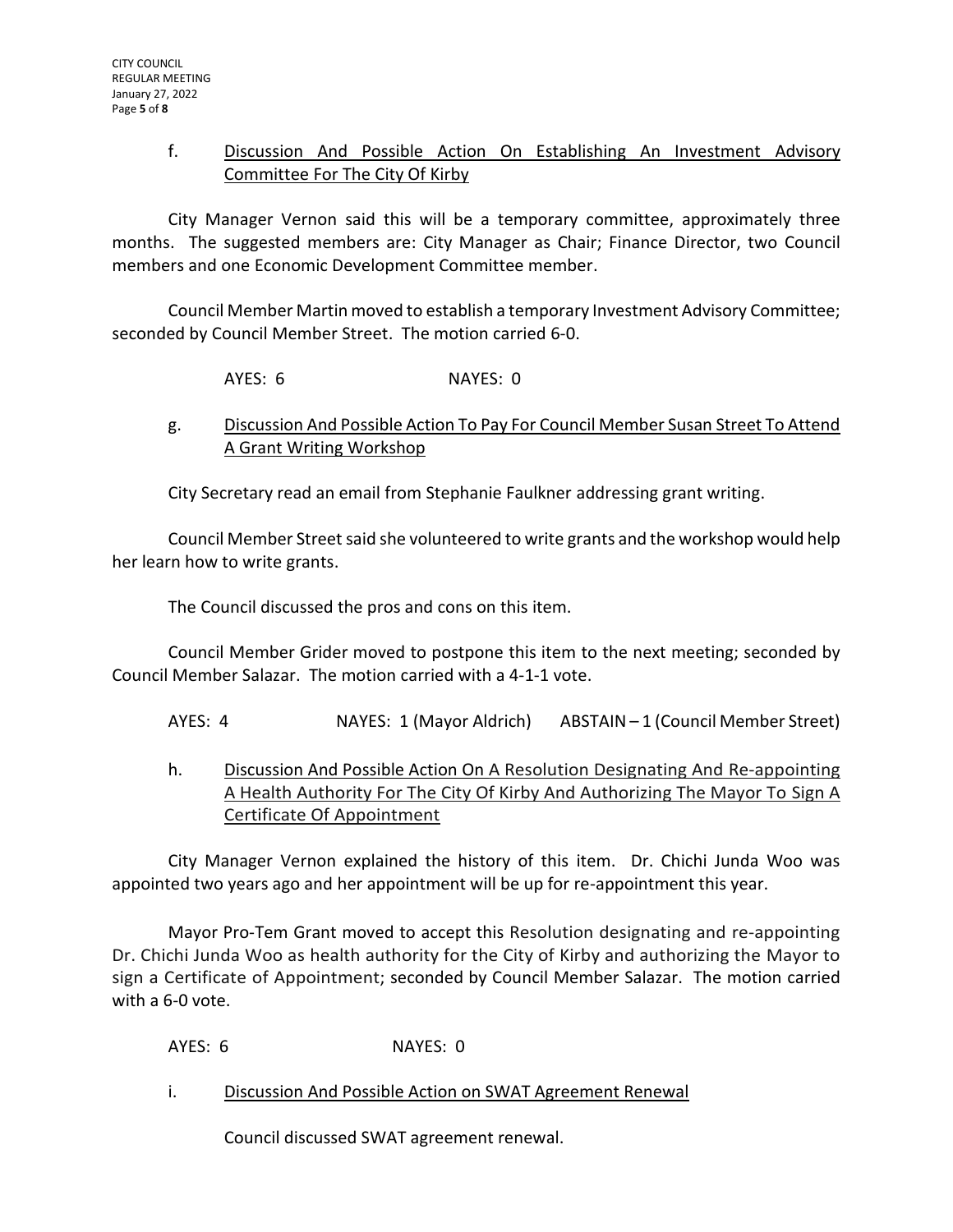Council Member Salazar moved to renew the SWAT Agreement; seconded by Council Member Grider. The motion carried with 6-0 vote.

AYES: 6 NAYES: 0

j. Discussion And Possible Action On Resolution No. R-2022-740 Adopting The City Of Kirby Investment Policy

City Council discuss the investment policy.

Council Member Grider moved to accept the City of Kirby Investment Policy; seconded by Council Member Street. The motion carried with a 6-0 vote.

AYES: 6 NAYES: 0

- k. City Council Liaison Reports
	- 1. Animal Advisory Committee Mayor Pro-Tem Grant
	- 2. Beautification And Recycle Committee Council Member Grider
	- 3. Building And Standards Commission Council Member Martin
	- 4. Crime Control And Prevention District Council Member Salazar
	- 5. Economic Development Committee Council Member Apodaca
	- 6. Planning And Zoning Commission Mayor Aldrich
	- 7. Senior Center Corporation Board Council Member Street
	- 1. Animal Advisory Committee Mayor Pro-Tem Grant

Mayor Pro-Tem Grant provided an update.

2. Beautification And Recycle Committee – Council Member Grider

Council Member Grider provided an update.

3. Building And Standards Commission – Council Member Martin

Council Member Martin said there was nothing to report.

4. Crime Control And Prevention District – Council Member Salazar

Council Member Salazar said there was nothing to report.

5. Economic Development Committee Council Member Apodaca

Council Member Apodaca was not available to provide an update.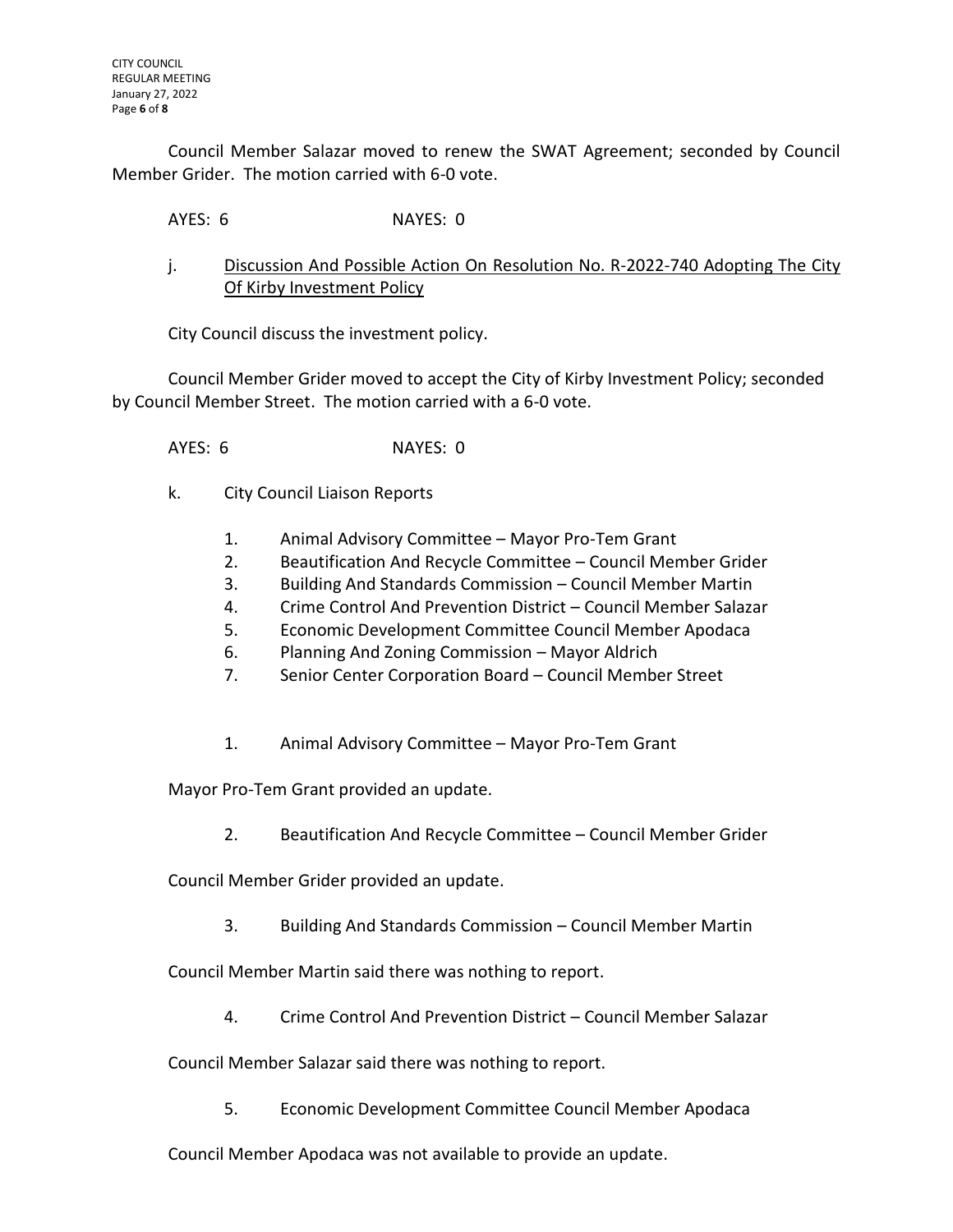6. Planning And Zoning Commission – Mayor Aldrich

Mayor Aldrich said there was nothing to report.

7. Senior Center Corporation Board – Council Member Street

Council Member Street provided an update.

#### **10. City Manager Announcements**

a. Announcements On City Events And Items Of Community Interest.

City Manager Vernon announced the Easter Egg Hunt, April 17, 2022. Volunteers are needed to fill the eggs, hide the eggs and candy donations are needed, there are plenty of eggs. Email City Manager Vernon if you would like to help.

#### **11. Request And Announcements**

# a. Requests By Mayor And Council Members For Items To Be Placed On Future City Council Agendas And Announcements On City Events/Community Interest

Council Member Street – She asked if Committees are being provided printed packets. City Manager Vernon said they will receive a printed copy if they request one. She thanked the employees and expressed they are appreciated.

Council Member Grider – Mr. Romens gave her a tour of the entire pack and some cleaning needed. Contract Ms. Grider if interested in helping. On February 2 & 16 Travel the Trail at Hugo Lentz at 5:30 P.M. Remember those who were killed during the Intentional Holocaust.

Mayor Pro-Tem Grant - He asked if the City has a wood chipper. Mr. Ives said the City has a wood chipper.

Council Member Salazar – He thanked Mr. Carillo for everything he does.

Council Member Martin – He inquired about the bus stop on Charles Conrad. He asked that this be placed on the next agenda. The appreciation lunch will be rescheduled. The San Antonio Live Stock Show and Rodeo BBQ cook-off will be this weekend. He said to continue fixing the streets. He thanked all employees.

Mayor Aldrich – She said it will be cold this weekend – bring your pets in and feed them. There will be a workshop this Saturday at 10:00 A.M. She reminded Council members to not send an email to entire Council. This creates a walking quorum when members reply. She addressed Council Member Street about posting to social media.